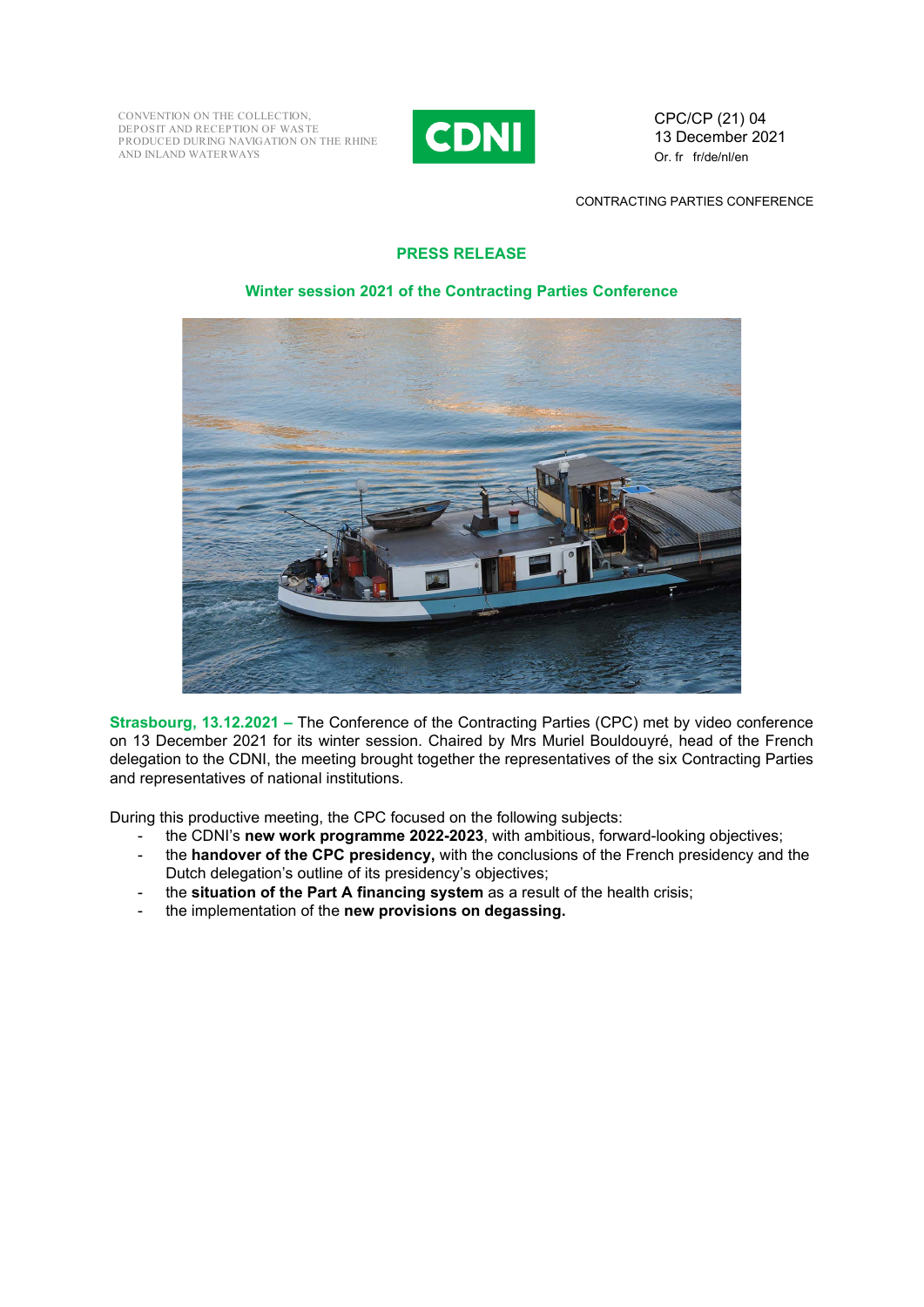

### **Adoption of the CDNI's 2022-2023 work programme**

The CPC adopted its new work programme for the next two years. It covers the three parts of the Convention as well as general governance matters. Focused firmly on the future, **the work programme sets ambitious tasks** for the experts such as the dematerialisation of certain shipboard documents and the definition of the required international legal framework.

For Part  $A$  (oily and greasy waste), many tasks arise from the recommendations of the roundtable held on 8 April 2021. They aim to lay firm foundations underpinning a strategy for the future of the financing system.

For [Part B](https://www.cdni-iwt.org/part-b-cargo-related-waste/?lang=en) (cargo-related waste), a major item will be preparing the entry into force of the new provisions for the handling of gaseous residues. It will include the drawing up of a new attestation of unloading to include degassing.

For [Part C](https://www.cdni-iwt.org/part-c-other-waste/?lang=en) (other waste produced in the course of operating vessels), there are plans, inter-alia, to examine the possibility of creating a harmonised framework for financing the collection and disposal of these other waste products. The distribution of the guidelines on waste that is sorted and held on board (adopted in June 2021, see [resolution CDNI 2021-I-7\)](https://www.cdni-iwt.org/resolutions/?lang=en) will also be part of the CDNI's mandate. The inclusion of swimming pool waste water as a new waste category is yet another ambitious task.

## *Resolution 2021-II-2*

### **Conclusions of the French presidency of the CPC (2020-2021)**

The French presidency, successfully conducted by Mrs Bouldouyré, will finish on 31 December 2021. The meeting of the CPS was an opportunity to look back on the events and most important actions of this term of office:

- **the international health crisis**: this posed numerous challenges at every level. In practice the waste collection and reception service was maintained throughout the crisis, enabling the inland navigation sector to meet its environmental obligations, thereby testifying to the system's resilience. In terms of governance, the various bodies continued to function, work proceeded by means of interpreted online meetings, which are real challenges in terms of communication technology.
- **the round table on the future of Part A on 8 April 2021**: bringing together the Contracting States, the profession, and the relevant organisations, it aimed to identify all the solutions to be implemented to ensure the sustainability of the international financing system, and to anticipate future challenges. The round table was an opportunity to identify development areas and work priorities. The CPC adopted recommendations that were distilled into specific tasks for the work programme.
- first step towards dematerialisation: in June 2021, the CPC decided to allow the attestation of unloading to be presented in electronic format. With effect from 1st June next year, it will be the first CDNI document that can be used in electronic format.
- extension of the ban on the discharge of domestic waste water to vessels with between **12 and 50 passengers**: the outcome of much work, the resolution was adopted by the CPC in June 2021. This prohibition is a major step forward in protecting the environment and water quality.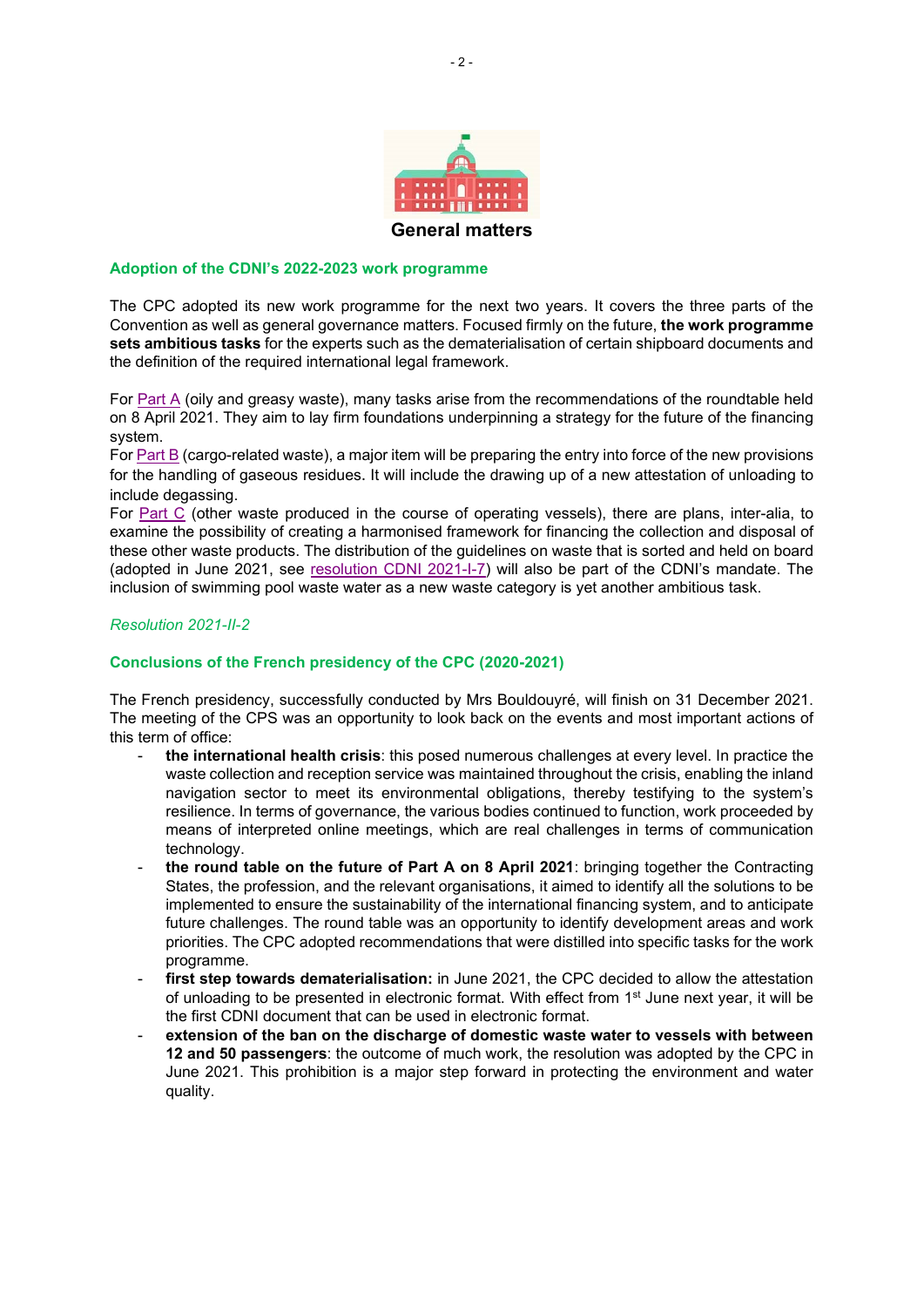## **Objectives of the Dutch presidency of the CPC (2022-2023)**

The Netherlands will take over the presidency of the CPC from France with effect from 1<sup>st</sup> January 2022, for a 2-year term. Mr Ivo Ten Broeke, the head of the Dutch delegation, presented his presidency's priorities, focused in particular on the following points:

- an **analysis and evaluation of the future development of the CDNI:** 30 years after the CDNI was drawn up (in the first half of the 1990s) it would seem sensible to analyse and evaluate if and how it might be possible to improve the collection and disposal of inland navigation waste. It is also essential to establish if adjustments to the Convention might result in improvements, enabling a better response to future challenges.
- **the sustainable depositing of oily and greasy waste:** to constantly improve on the CDNI's action on the environment, one might examine how the oily and greasy waste that is collected is treated, and whether this treatment can be made more environmentally friendly, if required.
- the **ratification of the amendment to the Convention aiming to include the treatment of gaseous residues**: it is essential to monitor and encourage rapid ratification to ensure that the ban on degassing is implemented as quickly as possible, thereby limiting the inland navigation sector's impact on the environment.
- the **harmonisation of the implementation of Part C**: the Dutch delegation deems it important to examine to what extent a harmonised framework can be implemented for financing the collection of Part C waste.



## **Part A: oily and greasy waste**

### **Preliminary analysis of the state of the system as a consequence of the health crisis**

The 2021 annual report of the IIPC (International Clearance and Coordination Body) noted a significant fall in receipts of -5.74% in 2020. As instructed by the CPC, the IIPC presented a preliminary analysis of the state of the system as a consequence of the health crisis, based on quarterly clearances. One will note:

- a **marked increase in receipts in 2021** compared both with 2020 and with 2019; this increase is attributable to the increase in the disposal charge.
- A **return to equilibrium in the balance between costs / receipts for the 2nd and 3rd quarters of 2021**, but which remains to be confirmed for the 4<sup>th</sup> quarter, and the beginning of 2022.
- a **fall in volumes supplied** in 2021 compared with 2019, which may mean that the economic situation of the IWT sector has not returned to its pre-crisis level.

This observation demonstrates that the increase in the system's receipts is entirely because of the increase in the disposal charge. It came into force just in time to avoid a deterioration in the financial situation. The Contracting Parties agree however that **the objective of the increase in the disposal charge, namely the structural improvement of the relationship between receipts and expenditure has not been achieved.**

A more in-depth analysis of the full year figures for 2021 will have to be conducted to comprehensively evaluate the state of the system and understand the balance between the system's outgoings and receipts. This information will be prepared for the 2022 annual report and will be the basis for discussions on the amount of the disposal charge.

The disposal charge will be maintained at €8.50/1000 litres on 1st January 2022 [\(resolution CDNI 2021-](https://www.cdni-iwt.org/resolutions/?lang=en) [I-3\)](https://www.cdni-iwt.org/resolutions/?lang=en).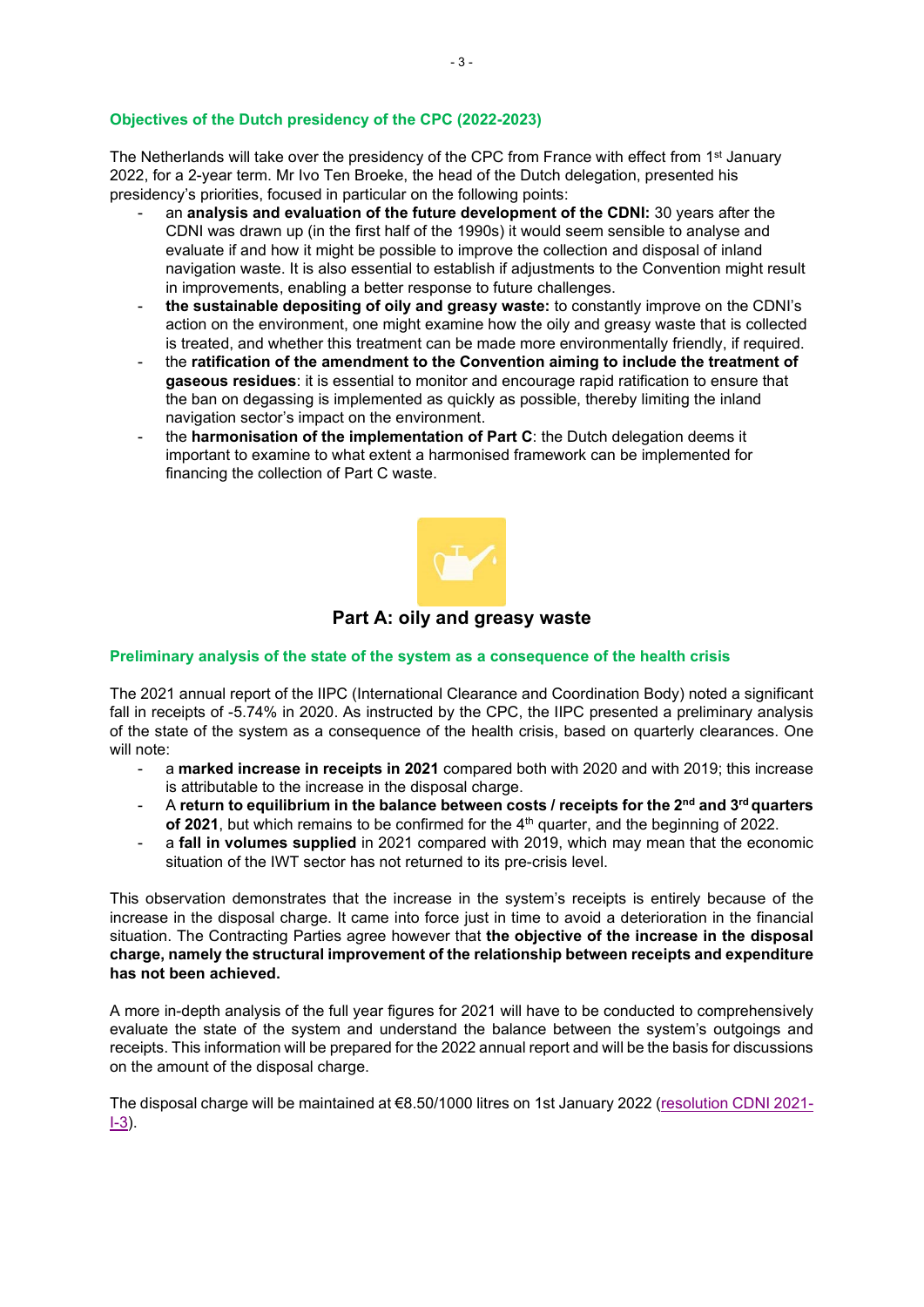The [IIPC's annual reports](https://www.cdni-iwt.org/annual-iipc-reports/?lang=en) are published on the CDNI's website. They also contain an exhaustive description of the reception station network by country.

#### **Dynamic clearance data viewing tool (dashboard)**

The CPC approved the go-live of a new tool for users: a dashboard featuring a **dynamic display** pulling together all the clearance data as far back as 2011 (these data are published by means of resolutions).

This tool aims to enable the user to **gain an overview of system data** (quantity of waste deposited, costs and receipts, volumes supplied) over a multi-year period, to **compare them, and thus to understand system developments and trends.**



*Source: dashboard data extract display*

Example: comparison of bilge water data collected in Germany and the Netherlands

- quarterly movement since 2011 (top graph)<br>- change between the 1<sup>st</sup> quarter and the 2<sup>nd</sup> c
- change between the 1<sup>st</sup> quarter and the  $2<sup>nd</sup>$  quarter of 2020 (bottom table)

The go-live on the CDNI website is scheduled for the beginning of 2022, the information will be notified by means of a newsletter.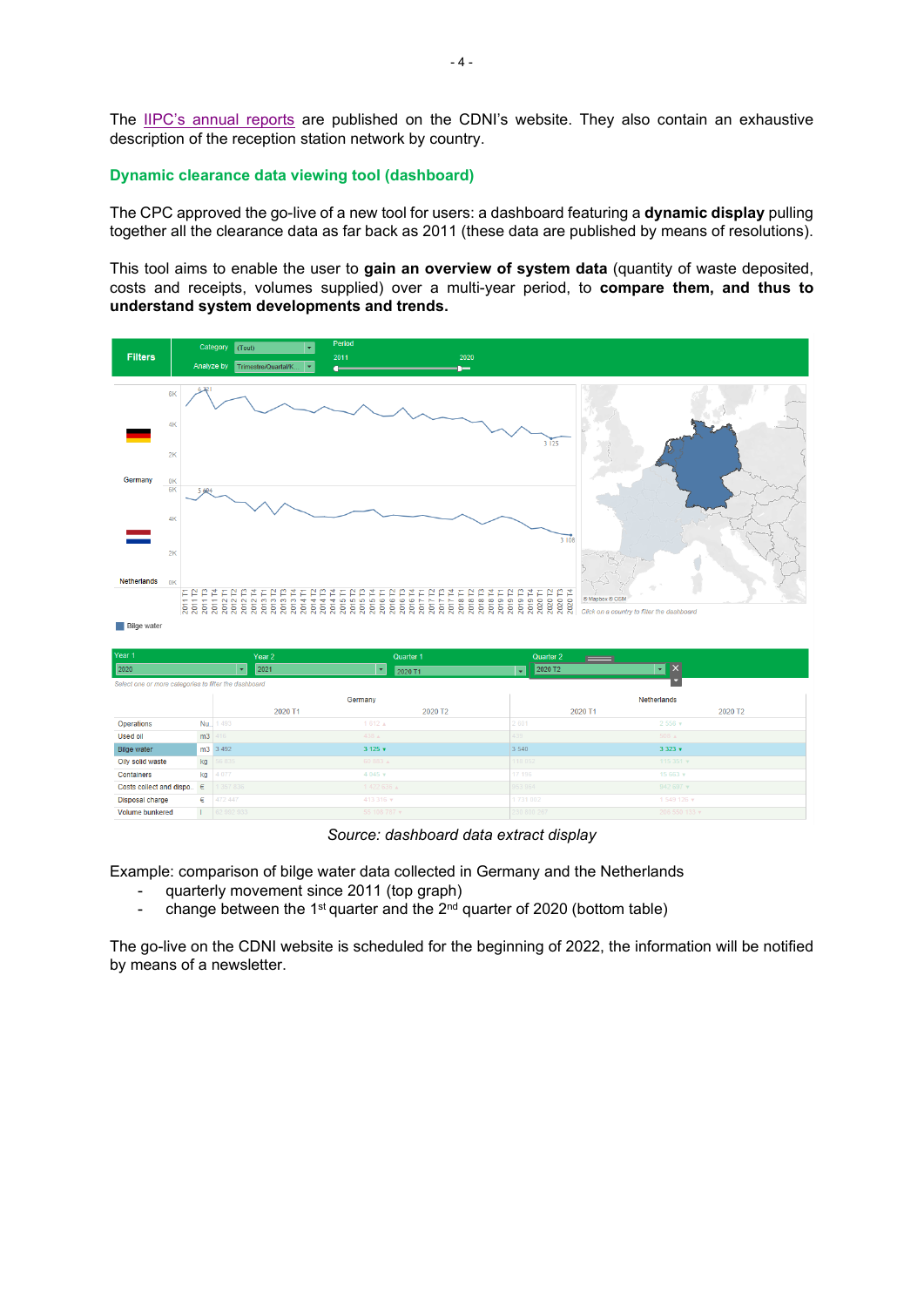

### **Ratification status of the provisions for dealing with gaseous residues of liquid cargoes**

The Contracting Parties reported on the progress made with the ratification procedures for amending the Convention adopted in June 2017 (see [resolution 2017-I-4\)](https://www.cdni-iwt.org/resolutions/?lang=en).

To date, **three signatory States have ratified** the new provisions for dealing with gaseous residues of liquid cargoes. **Luxembourg** deposited the instrument of ratification on [7 February 2020.](https://www.cdni-iwt.org/news/air-protection-and-regulation-of-the-degassing-of-vessels-deposition-of-the-first-instrument-ratifying-the-amendment-to-the-cdni/?lang=en) **The Netherlands** deposited its instrument of approval at the end of the lockdown period on [3 July 2020](https://www.cdni-iwt.org/news/air-protection-and-regulation-of-the-degassing-of-inland-navigation-vessels-the-kingdom-of-the-netherlands-deposits-the-instrument-ratifying-the-amendment-to-the-cdni/?lang=en)**. Germany** deposited the instrument on [9 February 2021.](https://www.cdni-iwt.org/news/a-step-towards-air-protection-germany-deposits-the-instrument-of-acceptance-of-the-amendment-to-the-cdni/?lang=en) As for Belgium, France and Switzerland, their work on ratification is continuing at national level. Parliamentary procedures were affected by the health crisis.

The amended Convention will come into force six months after the final instrument of ratification has been lodged with the depository authority, the Secretary-General of the [Central Commission for the](https://www.ccr-zkr.org/)  [Navigation of the Rhine \(CCNR\).](https://www.ccr-zkr.org/)

**Some degassing stations are already operational and accessible.** The CPC confirmed the online publication of a public map of degassing stations for information purposes. They can be geo-located by means of an interactive map available [here.](https://www.cdni-iwt.org/points-of-acceptance/?lang=en)

All the information on degassing regulations can be found on the [dedicated page](https://www.cdni-iwt.org/part-b-degassing/?lang=en) on the website.

# **Any other business**

### **The CDNI website is getting a makeover**

The CDNI website's design and tree structure has been updated to improve access to CDNI information and documents. The new features include a revamped homepage, more streamlined access to documents, a new layout for meetings and news, and the addition of a search engine for frequently asked questions (FAQ). The CDNI website URL will remain the same, namely: [www.cdni-iwt.org.](https://www.cdni-iwt.org/)

### **FAQ**

The CPC regularly takes note of the answers to the frequently asked questions (FAQ) prepared by the CDNI/G Working group and approves their publication on the CDNI website [www.cdni-iwt.org](https://www.cdni-iwt.org/) under the [FAQ heading](https://www.cdni-iwt.org/faq/?lang=en) (available only in French, German and Dutch). The aim of the answers is to make it easier to apply the CDNI and to promote consistent interpretation.

At its December 2021 meeting, the CPC approved three new FAQs on the following subjects:

- the format of the "documentary proof" referred to in article 7.04;
- the degassing arrangements for a vessel prior to a shipyard stay;
- the attestation of unloading in the case of unmanned craft.